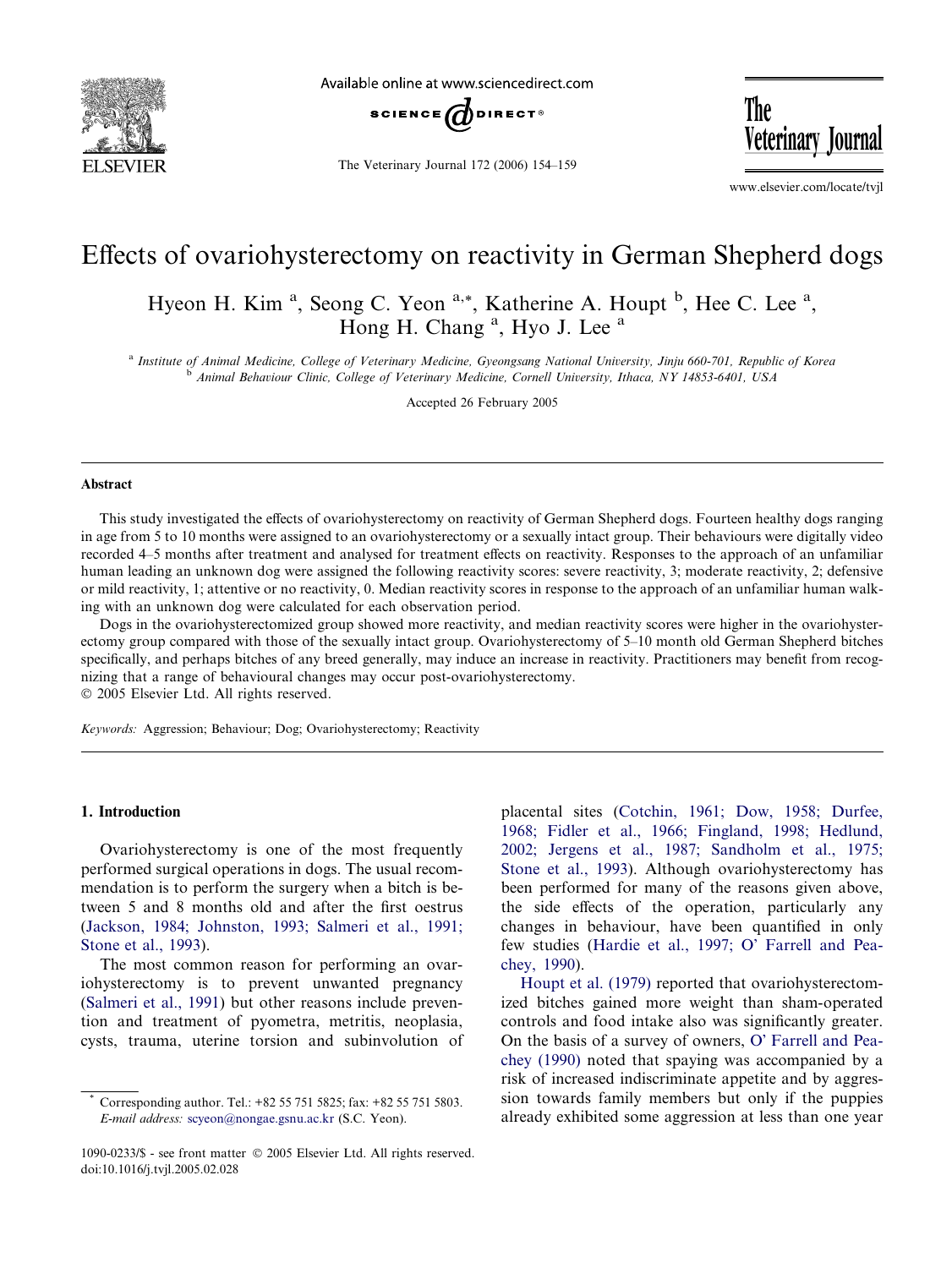of age. [Salmeri et al. \(1991\)](#page-5-0) found that ovariohysterectomized bitches showed more general activity than a sexually intact group, and [Thrusfield \(1985\)](#page-5-0) reported that urinary incontinence occasionally followed ovariohysterectomy.

A dog's 'reactivity' can be inferred by visual signals, from the ears, mouth, facial expression, tail, the hair on shoulders and rump, overall body position and posture [\(Abrantes, 1997; Beaver, 1999; Houpt, 1998; Lands](#page-4-0)[berg et al., 2003; Overall, 1997; Schaffer, 1993; Voith](#page-4-0) [and Borchelt, 1996\)](#page-4-0). In order to investigate behavioural changes after ovariohysterectomy we exposed the dogs in the present study to a strong social stimulus: a stranger and a strange dog approaching the front of the dog's kennel. We observed the dogs' behaviour, and the visual, auditory signals shown. On the basis of these observations, we evaluated the effects of ovariohysterectomy on canine behaviour.

#### 2. Materials and methods

#### 2.1. Experimental animals

Fourteen healthy German Shepherd (GSD) bitches at the Korean Air Force Dog Training Center were studied. Their ages were between 5 and 10 months (mean  $\pm$  SD, 6.5  $\pm$  1.8) at the time of surgery and between 10 and 15 months at the time of behavioural testing. Dogs were housed in  $180 \times 240$  cm wire mesh kennels with 250 cm walls. Each kennel contained a  $180 \times 60 \times 140$  cm dog house.

The animals were handled according to the Laboratory Animal Control Guidelines of Gyeongsang National University, which are based on the Guide for the Care and Use of Laboratory Animals of the US National Institutes of Health (1996).

## 2.2. Experimental design and surgery protocol

The dogs were assigned randomly to either the ovariohysterectomy (OVH) or to the sexually intact group (SIG).

OVH dogs were premedicated with glycopyrrolate  $(0.01 \text{ mg/kg}, \text{ IM})$ , acepromazine  $(0.02-0.05 \text{ mg/kg}, \text{ IM})$ IM), butorphanol (0.02–0.04 mg/kg, IM) or oxymorphone (0.05 mg/kg, IM). General anaesthesia was induced by administration of thiopental sodium (10–12 mg/kg, IV) and anaesthesia was maintained with isoflurane  $(1-2.5\%)$  during OVH (surgery group). SIG dogs were anaesthetized as above and then allowed to recover from the anaesthesia.

During the first 18–24 h after surgery, IM injections of either oxymorphone (0.05 mg/kg) or butorphanol (0.02–0.04 mg/kg) were administered every 6 h for management of pain. To control for genetic and early environmental influences, littermates were assigned equally to both groups.

The responses of the bitches to the approach of a unfamiliar human with a dog unknown to the test dog to within 1 m of the dog's kennel were recorded using a Digital Palmcorder four and five months after surgery when the dogs were 10–15 months old. The 14 dogs were observed twice one week apart at 4 months and twice one week apart at 5 months making a total of 56 observations. Only the focal dog remained in a run; the other dogs were confined indoors.

The unfamiliar human and dog stood in front of the kennel and the observations ended when the dog calmed down. Behaviours were analysed for 2–3 min during each observation.

#### 2.3. Behaviour analysis

A single observer performed all analyses of the videos.

Parameters observed were ear, eye and lip-positions, tooth exposure and posture. Any vocalization was also recorded.

On the basis of previous descriptions ([Abrantes,](#page-4-0) [1997; Beaver, 1999; Houpt, 1998; Landsberg et al.,](#page-4-0) [2003; Overall, 1997; Reisner, 2003; Schaffer, 1993; Voith](#page-4-0) [and Borchelt, 1996](#page-4-0)), all behaviour used for analysis was scored by an observer blind to the dog's reproductive condition. Individual reactivity scores in response to the approach of a stranger with a strange dog (the stimulus to reactivity) were determined, and a median reactivity score was calculated for each observation time (Table 1).

If a dog reacted with barking and growling, snarling, lips lifting or curling, head up, ears forward, staring, widely opened eyes and was lunging and jumping it was given a score of 3 ([Fig. 1](#page-2-0)). Ifone to three of these actions were not exhibited the dog was given a score of 2 [\(Fig. 2\)](#page-2-0). If four or more were not exhibited the dog was given a score of 1 [\(Fig. 3\)](#page-2-0). If the dog did not respond at all it received a 0 score ([Fig. 4](#page-2-0)).

Table 1 Evaluation and grading of reactivity

| Grade    | Description of body expression and vocalization                                                               |
|----------|---------------------------------------------------------------------------------------------------------------|
|          | Vocalization: bark or growling, movement: lunging or<br>jumping, snapping, head: up, ear: forward, eye: large |
|          | palpebral fissure staring, lip: lifting or curling                                                            |
|          | Body expression and vocalization were changed by $\leq 3$<br>items, being compared with grade 3               |
|          | Body expression and vocalization were changed by $\geq 4$<br>items, being compared with grade 3               |
| $\Omega$ | No response or attentive                                                                                      |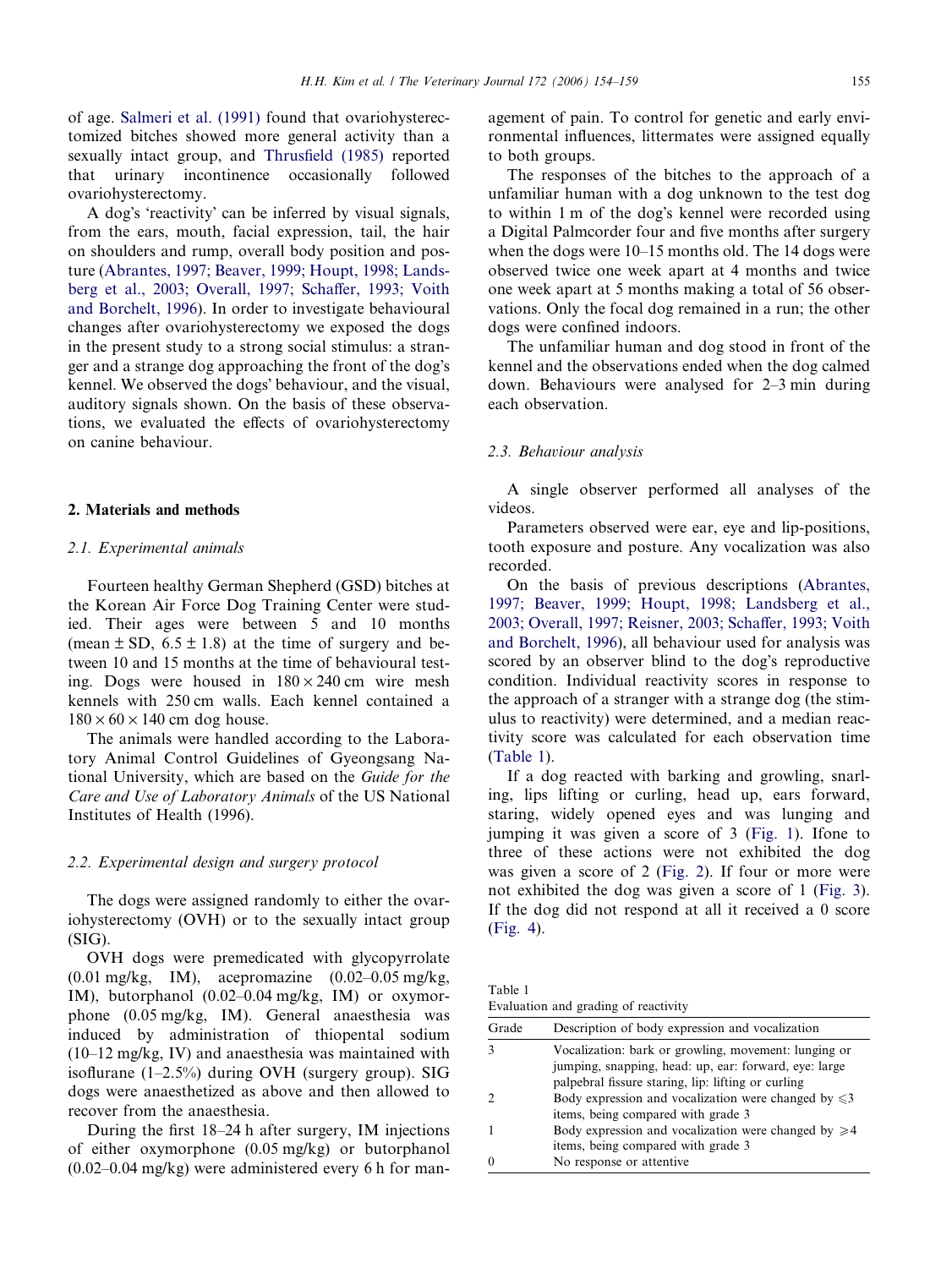<span id="page-2-0"></span>

Fig. 1. The posture of grade 3 reactivity. Dog barks and shows growling, jumping, snapping, head up, ear forward, large palpebral fissure staring and lip curling.



Fig. 2. The posture of grade 2 reactivity. Dog shows growling, snapping, ears forward, large palpebral fissure, staring, lip curling and tail up.

#### 2.4. Statistical analysis

The behavioural effect of OVH was evaluated by comparing the scores of the two groups. The non-parametric repeated measures analysis of variance and Mann–Whitney U-test were used for comparisons between the OVH and sexually intact groups. Wilcoxon matched-pairs signed-ranks test was used to make comparison within groups between the observation times. All statistical tests were performed by use of computer software SPSS 9.



Fig. 3. The posture of grade 1 reactivity. Dog shows ears forward, large palpebral fissure staring and tail swing.



Fig. 4. The posture of grade 0 reactivity. Dog shows ears forward and a relaxed tail.

## 3. Results

Dogs in the OVH group showed increased reactivity based on facial expression and activities. Median reactivity scores were higher in the OVH group compared to those of the sexually intact group ( $P < 0.05$ ) [\(Table](#page-3-0) [2\)](#page-3-0). Median reactivity scores of the OVH group decreased significantly from 3 during the first observation to 1.1 during the fourth observation ( $P < 0.001$ ). Median reactivity scores of the SIG group decreased from 1 at first observation time to 0.4 during the fourth observation ( $P = 0.218$ ).

Of the 56 observations  $(4 \times 14 \text{ dogs})$ , head up was observed 43 times – 25 OVH and 18 SIG. The ears were forward 32 times – 25 OVH and 7 SIG. Staring with widely opened eyes was observed 22 times but only in the OVH group. The commissures of the lips were drawn forward 17 times and all in the OVH group.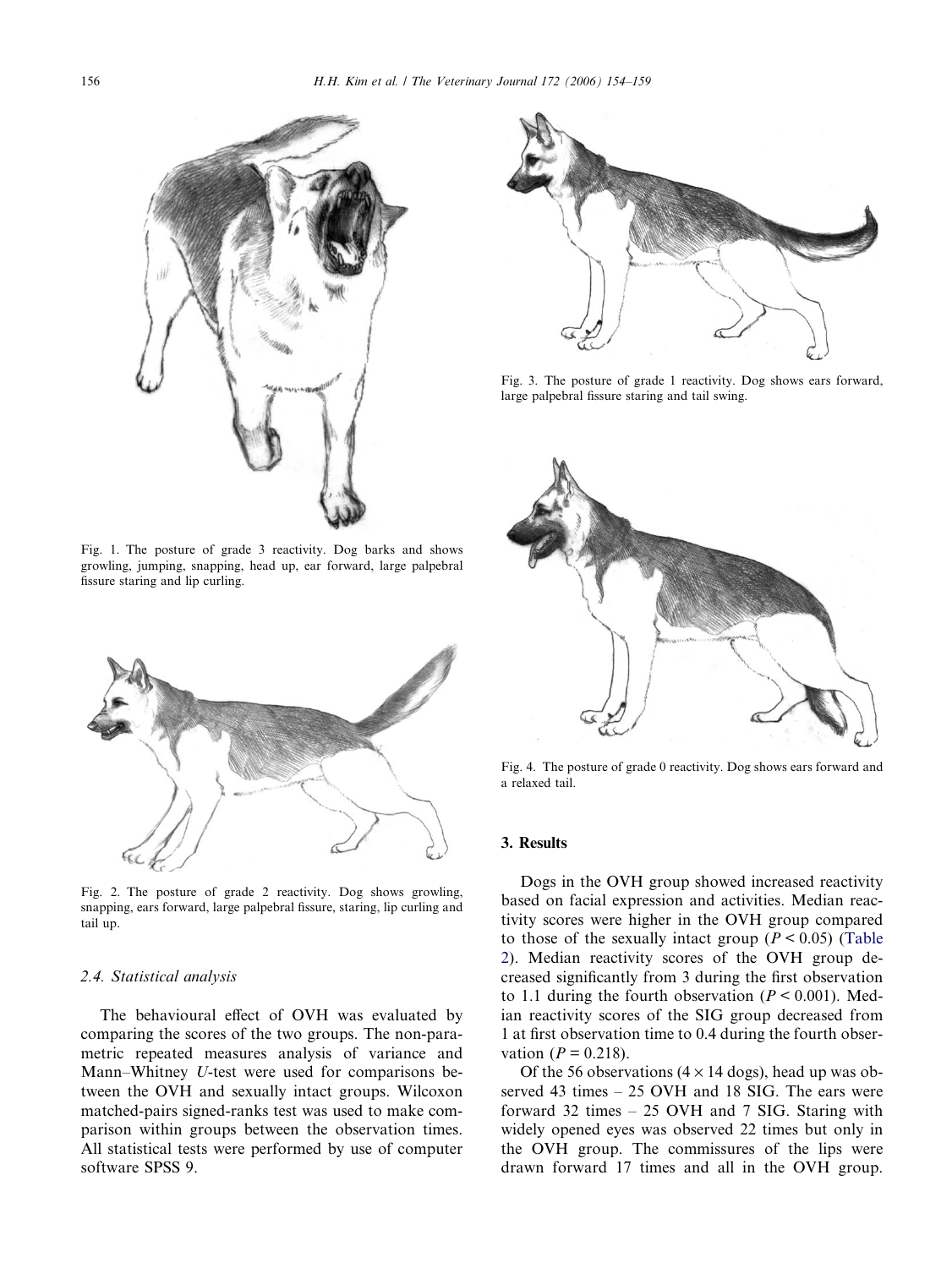<span id="page-3-0"></span>

| Table 2                                                                                                                |  |
|------------------------------------------------------------------------------------------------------------------------|--|
| Individual reactivity scores in response to the approach of a stranger with a strange dog (the stimulus to reactivity) |  |

| Observation time<br>Dog ID: | Group         |               |                |               |                |                |   |               |  |  |   |   |   |                  |
|-----------------------------|---------------|---------------|----------------|---------------|----------------|----------------|---|---------------|--|--|---|---|---|------------------|
|                             | OVH $(n=7)$   |               |                |               |                |                |   | $SIG (n = 7)$ |  |  |   |   |   |                  |
|                             | A             | B             | C              | D             | E              | $\mathbf F$    | G | Н             |  |  | K | L | M | N                |
| 4th month                   |               |               |                |               |                |                |   |               |  |  |   |   |   |                  |
| 1st week                    | $\mathcal{F}$ | 3             | $\mathfrak{D}$ | 2             | 2              | $\mathfrak{D}$ |   |               |  |  |   |   |   | $\mathbf{0}$     |
| 2nd week                    |               | 3             | 2              | $\mathcal{L}$ | 2              | 2              |   |               |  |  |   |   |   | $\boldsymbol{0}$ |
| 5th month                   |               |               |                |               |                |                |   |               |  |  |   |   |   |                  |
| 1st week                    | $\mathcal{L}$ | 3             | $\mathfrak{D}$ | C             | $\mathcal{D}$  |                |   |               |  |  |   |   |   | $\mathbf{0}$     |
| 2nd week                    | 3             | $\mathcal{D}$ | $\overline{2}$ | 2             | $\mathfrak{D}$ |                |   |               |  |  |   |   |   | $\mathbf{0}$     |
|                             |               |               |                |               |                |                |   |               |  |  |   |   |   |                  |

Note: OVH, ovariohysterectomy group; SIG, sexually intact group.

Table 3 Items and frequencies of observed behaviours

| Items     | Behaviour      | SIG            | <b>OVH</b>   | Items                              | Behaviour                   | <b>SIG</b>   | <b>OVH</b>   |
|-----------|----------------|----------------|--------------|------------------------------------|-----------------------------|--------------|--------------|
| Head      | Up             | 18             | 25           | Tail                               | High, wagging rapidly       | 5            | 3            |
|           | Down           | 10             | $\theta$     |                                    | High, wagging slowly        | 2            | 3            |
| Ears      | Forward        | 7              | 25           |                                    | Horizontal, wagging rapidly | 3            | 12           |
|           | Flanked        | 16             | $\mathbf{0}$ |                                    | Horizontal, wagging slowly  | 3            | 10           |
|           | Flattened      | 5              | 3            |                                    | Down                        | 8            | $\theta$     |
| Eyes      | Big, staring   | $\bf{0}$       | 22           |                                    | Down, wagging rapidly       | 2            | $\bf{0}$     |
|           | Averted        | 7              | 3            |                                    | Down, wagging slowly        | 5            | $\mathbf{0}$ |
|           | Moved          | 11             | $\mathbf{0}$ | Posture                            | Shifted to front            | 6            | 25           |
|           | In nature      | 10             | 3            |                                    | Shifted to middle           | 16           | 3            |
|           |                |                |              |                                    | Shifted back                | 6            | $\mathbf{0}$ |
| Lips      | Drawn forward  | $\overline{0}$ | 17           | Vocalization (sum of call numbers) | Bark                        | 311          | 1314         |
|           | Drawn back     | 10             | 6            |                                    | Bark and growl              |              | 105          |
|           | In nature      | 18             | 5            |                                    | Bark and whine              | 533          |              |
| Movements | Jump           | 5              | 5            |                                    | Bark, growl, and whine      |              | 45           |
|           | Lunge          | $\mathbf{0}$   | 2            | Teeth                              | No                          | 19           | 5            |
|           | Jump and lunge | $\bf{0}$       | 10           |                                    | Incisor                     | $\mathbf{0}$ | 6            |
|           | Retreat        | 8              | $\mathbf{0}$ |                                    | Canine                      |              | 9            |
|           | Sit            | 2              | $\theta$     |                                    | Premolar                    |              | 7            |
|           | Circle         | $\overline{c}$ | $\theta$     |                                    | Molar                       |              |              |
|           | Come and go    | 10             | 10           |                                    |                             |              |              |
|           | No movement    |                |              |                                    |                             |              |              |

Note: SIG, sexually intact group; OVH, ovariohysterectomy group.

Raised and a rapidly wagged tail was observed 8 times, 3 OVH and 5 SIG. A neutral posture – leaning neither forwards nor backwards was observed 19 times, 3 OVH and 16 SIG. Leaning back was observed 6 times, all by SIG (Table 3).

## 4. Discussion

The study was carried out to investigate the effects of OVH on reactivity in German Shepherd bitches 4 and 5 months after surgery. The results revealed that reactivity was increased in the OVH dogs in comparison to the intact group. It is unlikely that post-operative pain or side effects of analgesics was responsible for any of the increased reactivity due to the time that had elapsed since surgery.

Although this is the first prospective study of the effects of spaying on reactivity, there have been two retrospective studies indicating an increase in reactivity after surgery. The risk of post OVH reactivity is higher if the bitches had already exhibited reactivity before their first birthday (O' [Farrell and Peachey, 1990\)](#page-4-0). A recent study indicated no difference in aggressiveness between bitches ovariohysterectomized before or after they had reached 5.5 months of age ([Spain et al., 2004](#page-5-0)). Other less serious changes after OVH include an increase in activity and an increase in food intake, which, combined with a decreased metabolic rate, leads to an increase in body weight and urinary incontinence (which may be due to oestrogen deficiency or to adhesions or granulomas of the stump that interfere with the bladder sphincter mechanism) ([Hardie et al., 1997; Houpt et al., 1979;](#page-4-0) [Kyles et al., 1996; Salmeri et al., 1991](#page-4-0)).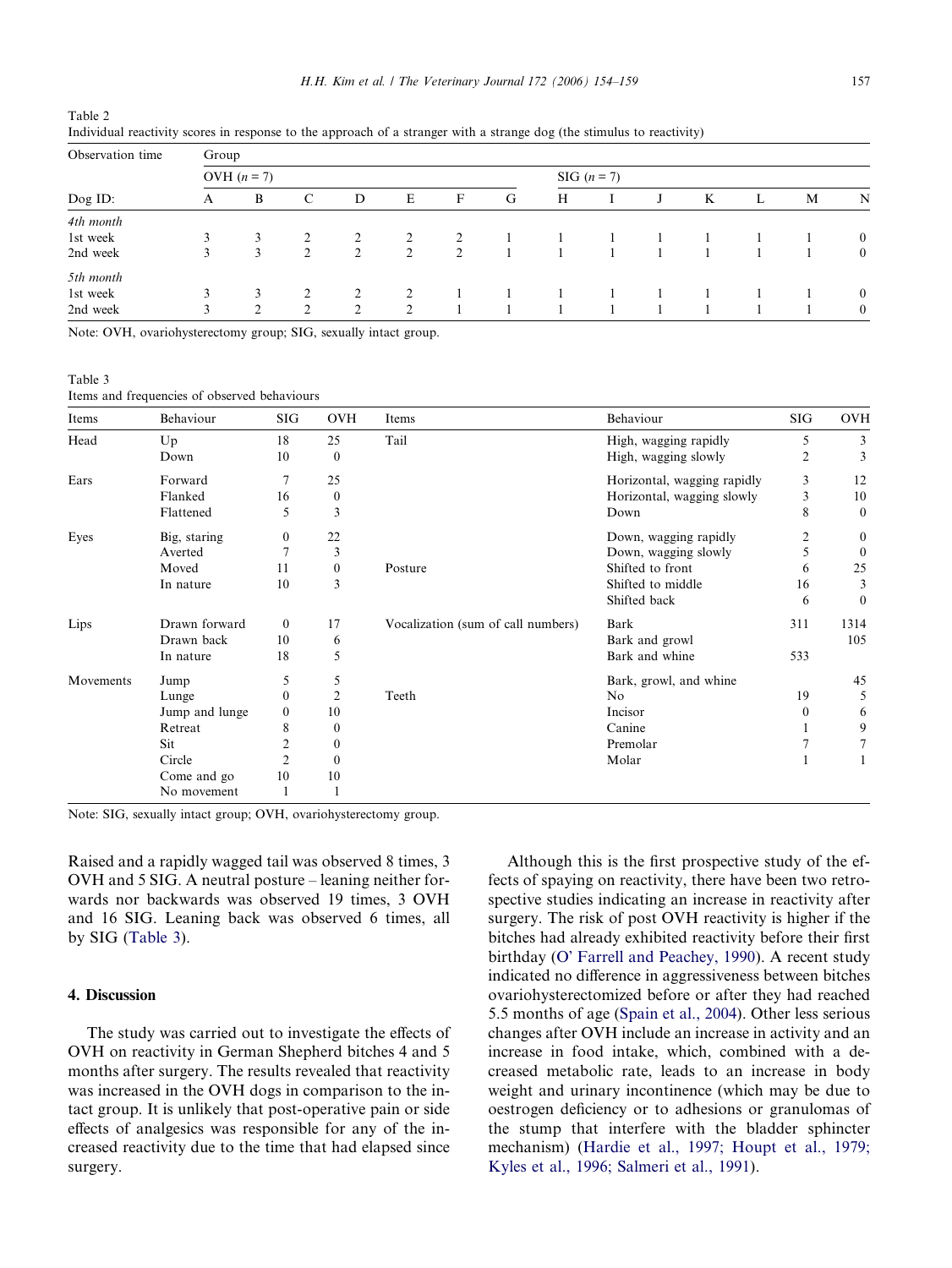<span id="page-4-0"></span>In the present study, overall body expression and specific facial expressions were used to determine the level of reactivity. More spayed bitches than intact bitches exhibited wide open staring eyes. These results are similar to broad findings cited for self-confident or offensively aggressive dogs (Abrantes, 1997; Beaver, 1999; Houpt, 1998; Landsberg et al., 2003; Overall, 1997; Reisner, 2003; Schaffer, 1993; Voith and Borchelt, 1996). In our study, we found that more of spayed than intact GSD bitches had erect ears, although the erect ear could be simply an expression of an attentive or solicitous dog.

In previous descriptions (Abrantes, 1997; Beaver, 1999; Houpt, 1998; Landsberg et al., 2003; Overall, 1997; Reisner, 2003; Schaffer, 1993; Voith and Borchelt, 1996), shifting weight to the front was considered to be offensively aggressive, shifting the weight back to be withdrawal due to fear. Although shifting weight to the front feet could be ambivalent, we considered it as offensive reactivity if the dog showed other offensive behaviour.

Lifted lips were considered to be reactivity and relaxed lips as non-reactivity. If the commissures of the lips were drawn forward the dog was considered to be offensively reactive, but if they were drawn back she was considered to be defensively reactive. Based on overall body expression, OVH bitches showed more offensive reactivity than sexually intact dogs. Median scores decreased during the two months of observation time. The dogs probably had habituated to the stimuli eliciting behaviour.

Dogs communicate with various signals as human do. Common visual communication signals of dogs are earposition, lip-position, facial expression, tail carriage, piloerection and overall body posture. These communications are different according to the dog's interpretation of and response to those of other individual in the environment. Relaxed dogs will show ears and tail that are down and will stand in a relaxed posture, but reactive dogs show erect ears, head and tail up and staring eyes. In this study, we observed head posture, eyes and ear position with the overall body posture. The results indicated that the postures of the dogs in OVH group presented with more offensive reactivity than those of the sexually intact group. Because the German Shepherd breed in general, and these military dogs in particular, have been selected for aggression and guard work, studies should be undertaken to measure the effect of ovariohysterectomy on the behaviour of bitches of other breeds.

Reactivity was induced by the approach of a stranger with a strange dog to the front of the study animal's own kennel, and dogs ovariohysterectomized between 5 and 10 months of age exhibited an increase in intensity of reactivity as measured by visual signals. Whether either earlier or post pubertal OVH would have had similar effects is unknown, but veterinary practitioners should inform owners that a bitch may become more reactive after spaying either because they have lost the calming effects of progesterone or because elevated gonadotropins stimulate release of adrenal androgens.

## Acknowledgement

This work was supported by Grant No. R05-2001- 000-00756-0 from the Basic Research Program of the Korea Science & Engineering Foundation.

## References

- Abrantes, R., 1997. Dog Language: an Encyclopedia of Canine Behaviour. Wakan Tanke Publishers, Naperville, IL, USA, pp. 11– 255.
- Beaver, B.V., 1999. Canine Behavior: a Guide for Veterinarians. WB Saunders Co., Philadelphia, PA, USA, pp. 106–199.
- Cotchin, E., 1961. Canine ovarian neoplasm. Research in Veterinary Science 2, 133–142.
- Dow, C., 1958. The cystic hyperplasia–pyometra complex in the bitch. Veterinary Record 70, 1102–1110.
- Durfee, P.T., 1968. Surgical treatment of postparturient metritis in the bitch. Journal of the American Veterinary Medical Association 153, 40–42.
- Fidler, I.J., Brodey, R.S., Howson, A.E., Cohen, D., 1966. Relationship of estrus irregularity, pseudopregnancy, and pregnancy to canine pyometra. Journal of the American Veterinary Medical Association 149, 1043–1046.
- Fingland, R.B., 1998. Ovariohysterectomy. In: Bojrab, M.J., Ellison, G.W., Slocum, B. (Eds.), Current Techniques in Small Animal Surgery, fourth ed. Williams & Wilkins Co., Baltimore, USA.
- Hardie, E.M., Hansen, B.D., Carroll, G.S., 1997. Behavior after ovariohysterectomy in the dog: what's normal. Applied Animal Behaviour Science 51, 111–128.
- Hedlund, C.S., 2002. Surgery of the reproductive and genital systems. In: Fossum, TW (Ed.), Small Animal Surgery, 2nd ed. Mosby Inc., St. Louis, MI, USA, pp. 616–618.
- Houpt, K.A., 1998. Domestic Animal Behavior for Veterinarians and Animal Scientist, 3rd ed. Iowa State University Press, Ames Iowa, USA, pp. 3–81.
- Houpt, K.A., Coren, B., Hintz, H.F., Hilderbrant, J.E., 1979. Effect of sex and reproductive status on sucrose preference, food intake, and body weight of dogs. Journal of the American Veterinary Medical Association 174, 1083–1085.
- Jackson, E.K., 1984. Contraception in the dog and cat. British Veterinary Journal 140, 132–137.
- Jergens, A.E., Knapp, D.W., Shaw, D.P., 1987. Ovarian teratoma in a bitch. Journal of the American Veterinary Medical Association 191, 81–83.
- Johnston, L., 1993. Opposes early-age neutering (lett). Journal of the American Veterinary Medical Association 202, 1041–1042.
- Kyles, A.E., Aronsohn, M., Stone, E.A., 1996. Ovariohysterectomy. In: Lipowitz, A.J., Cay wood, D.D., Newton, C.D., Schwartz, A. (Eds.), Complications in Small Animal Surgery. Williams & Wilkins, Philadelphia, PA, USA, pp. 496–503.
- Landsberg, G., Hunthausen, W., Ackerman, L., 2003. Handbook of Behaviour Problems of the Dog and Cat, second ed. Saunders, Philadelphia, PA, USA, pp. 385–426.
- O' Farrell, V., Peachey, E., 1990. Behavioural effects of ovariohysterectomy on bitches. Journal of Small Animal Practice 31, 595–598.